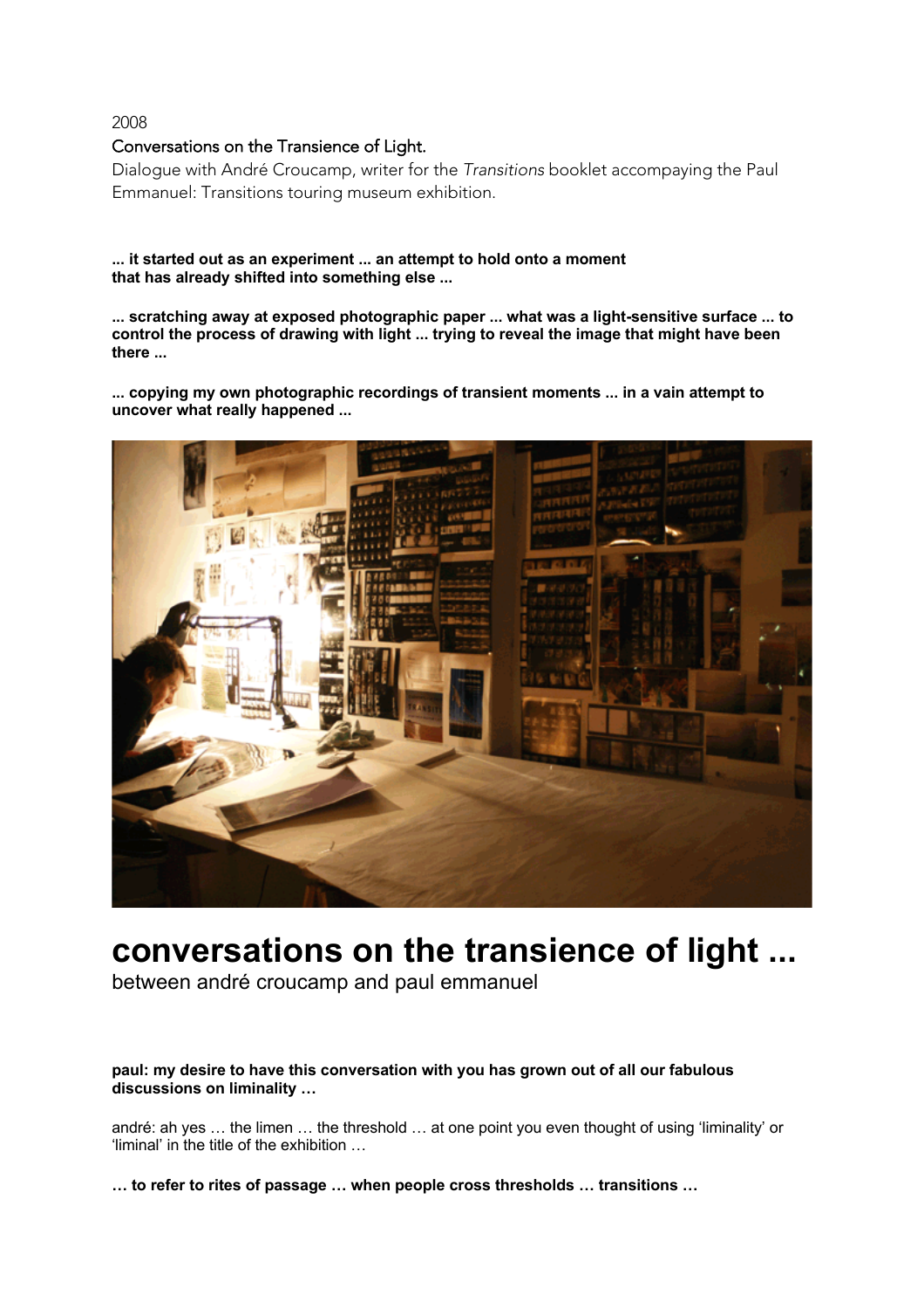#### **i wanted to capture that liminal moment when something is changing from one thing to another … a man changing from one thing to another …**

… you're trying to capture that in-between space where categories become temporarily blurred … taxonomies falter … assumptions are suspended … and the opportunity for radical change opens up ...

#### **something impossible to capture …**

… i understand that liminal moment as a moment when the individual straddles a threshold … standing in two different realities simultaneously … male/female, waking/dreaming, power/vulnerability, healing/suffering, life/death …

#### **… in that moment of change anything is possible for that person … between worlds … one foot in one and another foot in the other … what are the possibilities?**

life itself is liminal ... an in-between space …

… we are not entirely alive ... what we experience as life exists in some transitional space between the ideals of life and death ... a phase transition … a nexus where the trajectories of life and death, order and chaos, negative entropy and entropy, intersect … a dynamic paradox ...

# **a lot of my work is like that … it is about holding on and letting go … while i'm doing it i think about death and being alive, about sleep and being awake …**

the word 'liminal' really changed my experience of life ...

… when i learnt of the word … and realised that there was this in-between state … i experienced some kind of backward propagation of information through all my memories … like a piece of new code the word liminal recalibrated my entire life's experience …

… it freed me from the expectation that everything had to align to some kind of simple moral binary ...

… it opened up my sexuality to possibilities that went beyond the conceptual constraints of a singular and exclusive gender identity or sexual orientation ...

… it turned my dogma and abstract morality into a dynamic ethical process that embraced complexity and change over time …

… it allowed me to find the power in my weakness …

### **… staying in that liminal space keeps one removed from the world … with the viewpoint of the observer … very intimate but very separate …**

#### **i am in that liminal space right now … but i need to go through the transition …**

the old alchemical formula 'solve et coagula' teaches us that we are always dissolving and coagulating … are you about to coagulate into something when this whole process is over?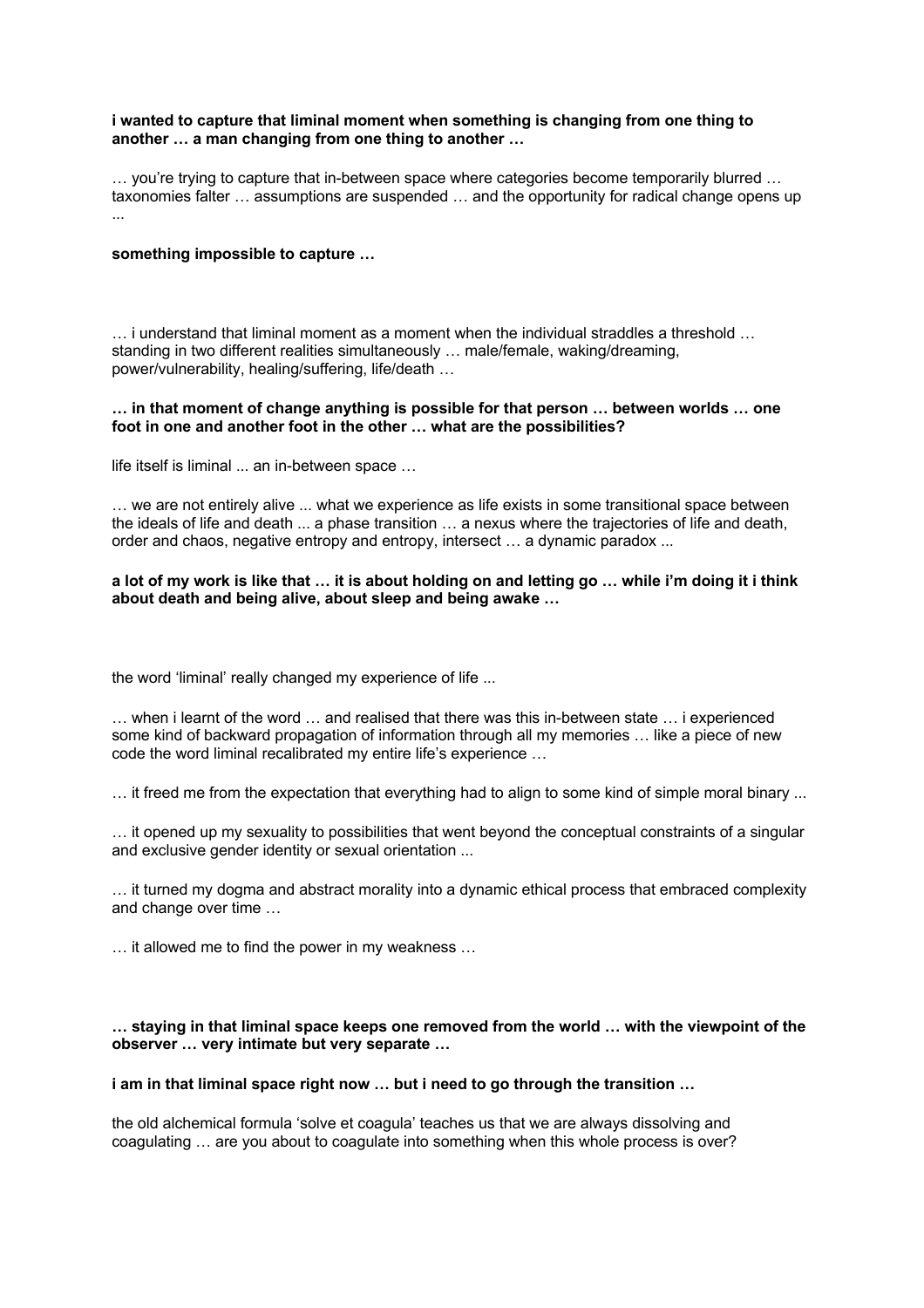**… mmm … transitions has been very cathartic … a process of moving on … after completing this work i don't know what is going to happen next … it's very scary … the unknown …**

**i went into the circumcision with a lot of preconceptions about what it would be like … blood … crying … drama … but no … there was tenderness between the child and the surgeon … it didn't feel abusive … and yet some people would view it as abusive …**

… don't you wonder who the ritual is for … the baby clearly won't remember the loss of his foreskin … he'll only discover it in retrospect …

**i think a rite of passage has to have witnesses for it to work …**

**… as a witness i experienced a weird kind of intimacy that almost verged on voyeurism …**

… were the witnesses using this cultural performance to limit or to free the child's identity choices? … surely the symbols of his culture were there before he was born … waiting to receive him … to inform him … without his consent …

… after this series of images the men have no discernable faces …

… I don't really sense the weight of ritual in the images … they are more like glimpses … they hint at a context … but the context is lost …

#### **all rites of passage are dramatic … but the arbitrariness of these images turns them into a fragile dance of light …**

**... i only capture a gesture … a calligraphic gesture … a shape shifting …**

**… time acts like a brush stroke through the images …**

… the images promise a narrative … but they do not deliver … as you try to make sense of them you realise they are arbitrary … random …

**… or the viewers create whatever narrative they choose to create …**

**the work has a very personal origin, coming out of my own dark spaces … as a series of experiences with men over the last ten years … transitions that represent those experiences ...**

**... i've been affected by men (i think) … this is my emotional response to loss … all the photographs are about loss … memory and loss …**

… contemporary research into memory suggests that what we experience as the recollection of a memory is more of a reconstruction ... a stimulus in our environment will trigger a series of neural habits ... based on the pre-existing strengths of connections between neurons ...

… in this way the memory is reconstructed from scratch … like a neural habit rather than something recalled from storage …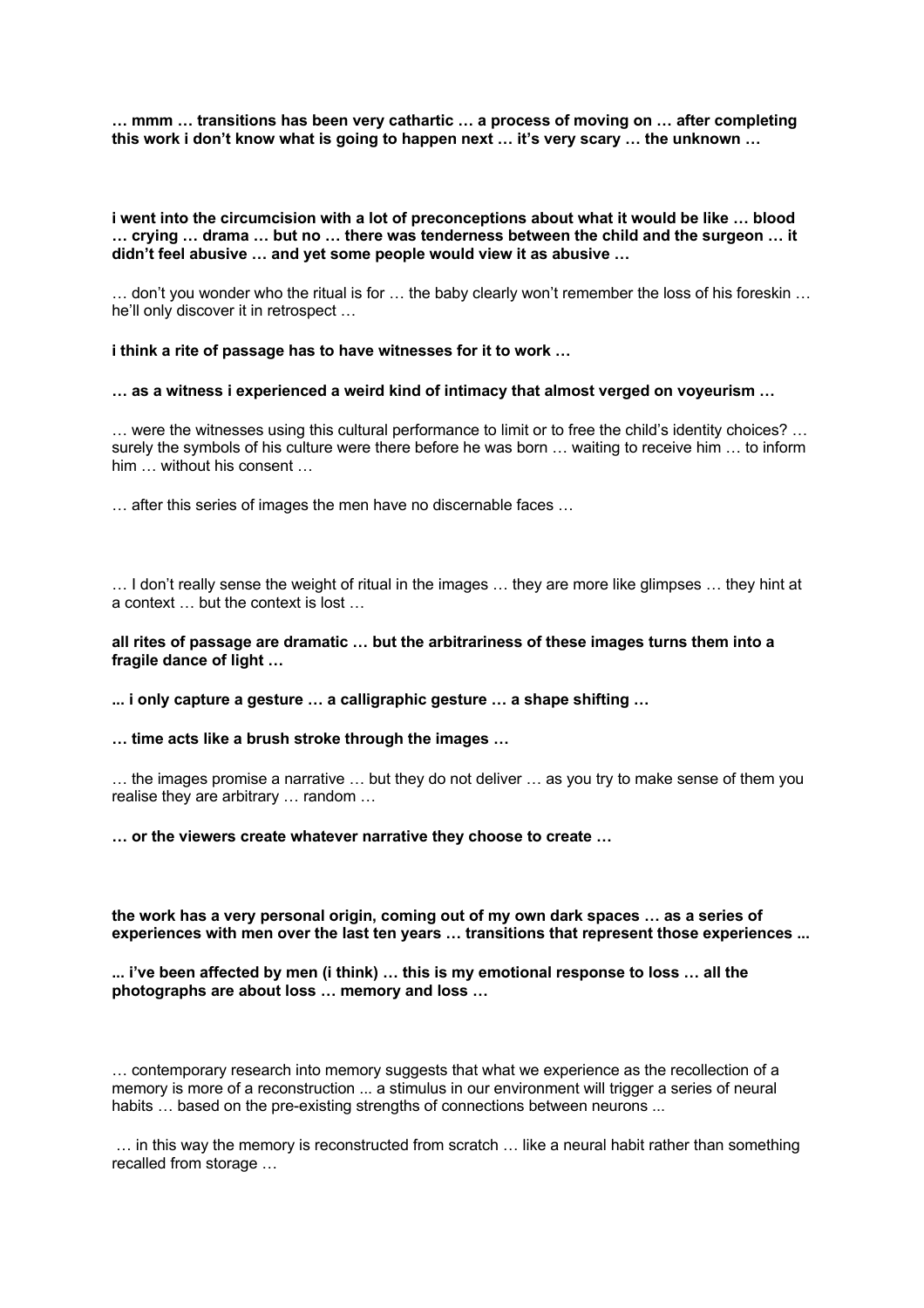… each reconstruction has new nuances … new emphases … random associations … and even entirely fabricated elements that were absent from the original event we are trying to recall ... the fabricated elements of the memory cannot be distinguished from real elements …

… our memories include a large dose of confabulation …

#### **so we're making it up as we go along … cool bananas!**

#### **… i remember being afraid to fall asleep, being afraid of letting go of today's consciousness ... the person who wakes up tomorrow is not the same person …**

… there is something about your work that is like sculpting in marble or in rock ... the image you are left with is a result of the loss of something rather than the addition of something ...

#### **yes ... i'm really working in a sculpting kind of way, like mezzotint and drypoint …**

#### **… i've always worked reductively … working from dark to light … the way light would reveal something through highlights … the romance of light falling on a surface …**

… it is as if you are reversing the photographic process … projecting the light from your own memory onto the paper …

… but unlike photography it is not instant … you have to produce the image over many months …

#### **it takes forever … believe me!**

… even though you are trying to reproduce a transient gesture …

your work is incredibly obsessive and yet it is all about impermanence … letting go … detachment …

#### **… i dunno … i reject the bullshit philosophy of letting go of everything … the idea that nothing can affect me or touch me … what's that all about?**

… i don't understand the skill of detachment as being cold and unaffected … i still want to connect and resonate with the suffering or the joy of the person i am with … when i am with someone i want to be totally present … vulnerable to the engagement … but when i am no longer in their space i want to be able to let go and move on to the next intense experience of connectivity ...

… continuing to carry them in my head is not in any sense a real and effective connection … it's just sentimentality … a distraction from what is going on now … if you keep holding onto them in your head that is a projection of your own needs … an obsession …

#### **self-obsession … that's me, babe!**

#### **paul: the monumental stature of this guy … while a phantom dances around him … and changes him …**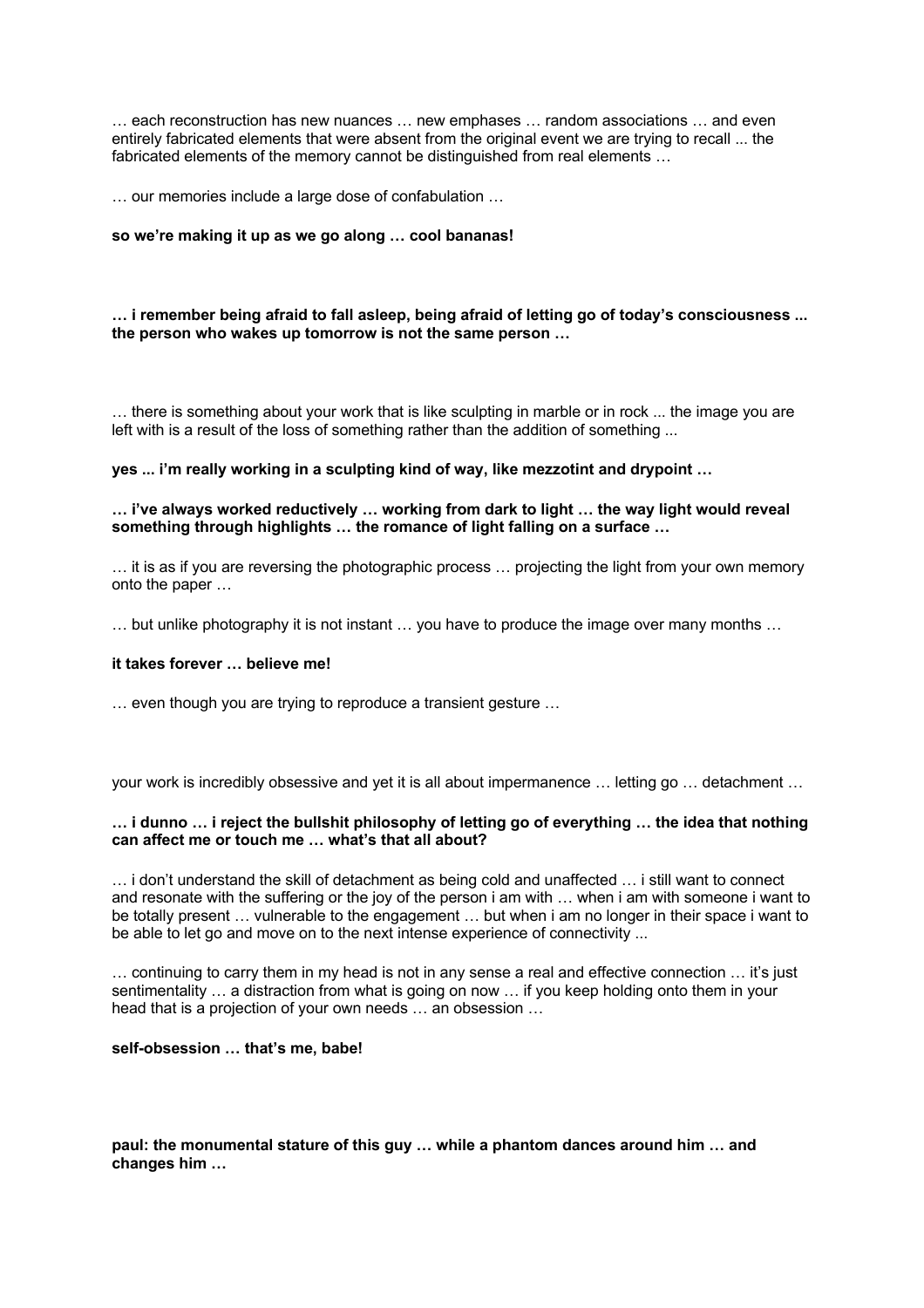andré: we like to think that there is an inner self that is coherent and continuous … but i think this is an illusion ... men in particular have a need for continuity and coherence … but it is being scratched away all the time … trying to find the self is like trying to capture the essence of these images …

**… you don't get the thing you are trying to capture …**

**i'm interested in romantic notions of photography … capturing a moment and acknowledging the loss of the moment at the same time ...**

**… capturing the light on light-sensitive paper … capturing the light that has bounced off a scenario that one has experienced … that one believes to have existed …**

**… but the impossibility of clinging to something …**

… I don't believe that there is an entity that inhabits or ghosts the brain/body complex ... there is only the process of the constantly changing relationships in a peculiar arrangement of energy, matter and information …

there are habits ... yes ... patterns … performances even … that produce a temporary locus of feedback … like your repetitive scratches they hint at something that is not really there …

... your technique requires a huge amount of perseverance …

**making the drawing is laborious and repetitive … almost meditative … it is predictable over small areas, but the mark changes according to the surface you are describing … i am trying to seduce the viewer into my experience of that surface …**

... the actual act of drawing this intensely for such long hours must change you physically …

**at one point i hadn't drawn for a week ... my muscles returned to normal ... when i started again i was in tremendous pain …**

… a focus on form tends to create the impression that we are somehow parachuted into a preexistent reality, when in fact we are completely embedded in the relationships that make up the universe ... we are grown out of these relationships and continue to exist in relationships of mutual influence ... and we will dissolve out of these relationships into nothing ...

… the photographs that you work from seem to be very spontaneous, with very little interpretation …

**the images are captured in a documentary kind of way … always from one viewpoint … like i'm riveted to the earth, witnessing something unfolding … transfixed by the spectacle … by something quite simple …**

**… then … when i get the contact sheet my eyes sweep over the photographs … in literally five seconds i see the image i want … my consciousness usually objects … i have to justify the choice to myself …**